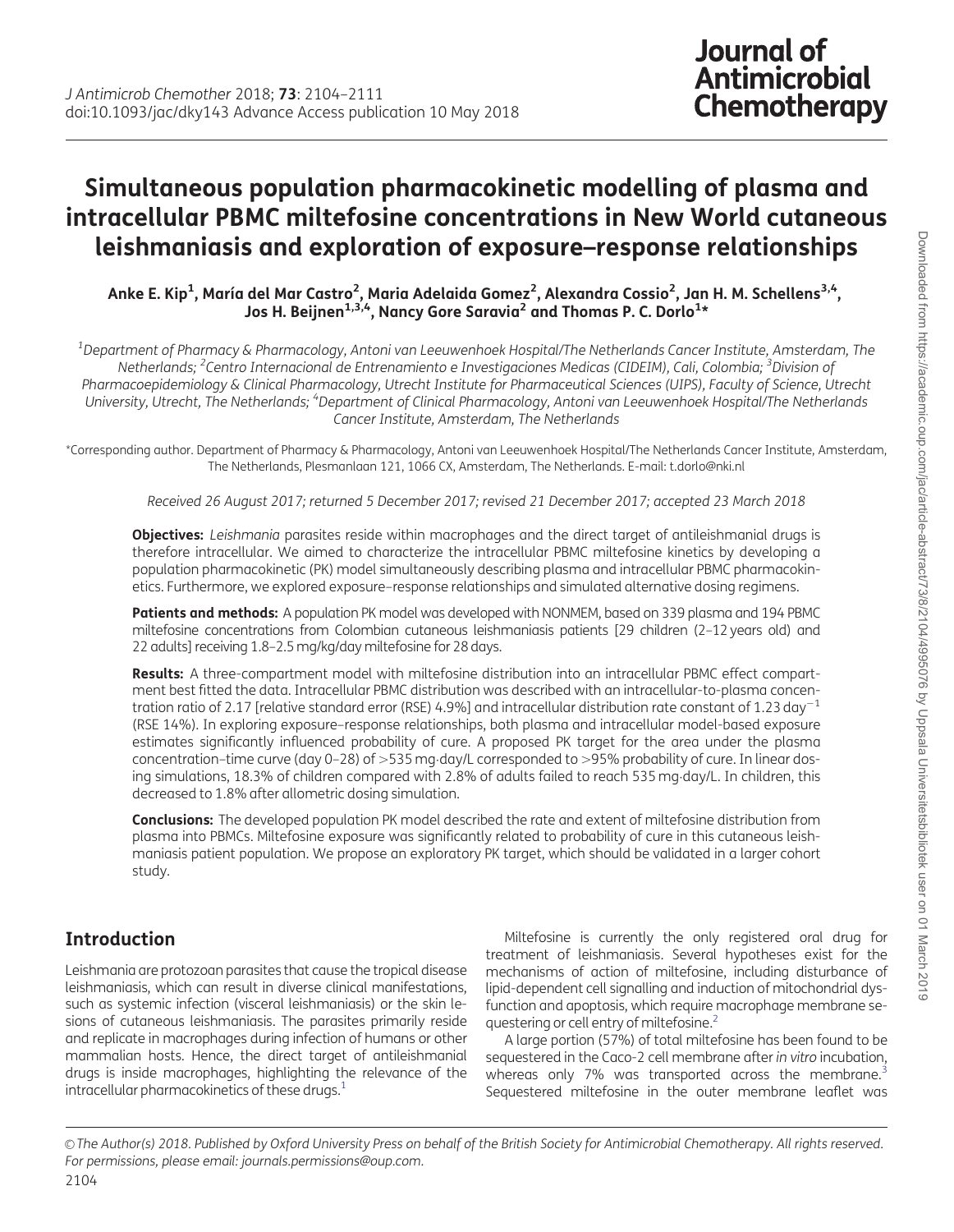<span id="page-1-0"></span>transported towards the inner leaflet by both passive and active transport mechanisms in the clinically observed range of miltefo-sine plasma concentrations.<sup>[3,4](#page-7-0)</sup> Interindividual variability in saturation of the active inward translocation of miltefosine could potentially result in between-subject variability (BSV) in intracellular exposure of parasites to this drug.

Miltefosine pharmacokinetics have, until our recent study, only been described in plasma, in both cutaneous and visceral leishmaniasis patients.[5–7](#page-7-0) Children with visceral leishmaniasis were found to be underexposed to miltefosine in comparison with adults when treated with the conventional linear, 28 day, 2.5 mg/kg daily dosing regimen. Furthermore, a relationship between miltefosine exposure and probability of final treatment cure was established in visceral leishmaniasis.<sup>7</sup> An allometric dosing regimen based on fatfree mass (FFM) was proposed to increase miltefosine exposure in children to adult levels, in order to increase the probability of cure.<sup>[6](#page-7-0)</sup>

We previously conducted a pharmacokinetic (PK) clinical trial to compare the pharmacokinetics of miltefosine in paediatric and adult cutaneous leishmaniasis patients in Colombia, the results of which have recently been published.<sup>[1](#page-7-0)</sup> The non-compartmental PK analysis (NCA) in that report contains the first known description of intracellular miltefosine exposure in PBMCs. Intracellular PBMC miltefosine steady-state concentrations were found to be around 2-fold higher than plasma concentrations, which could be clinically relevant with regard to miltefosine's intracellular mode of action. Lower miltefosine exposure in paediatric compared with adult patients was confirmed, both in plasma and intracellularly, but no exposure–response relationship could be discerned.<sup>[1](#page-7-0)</sup>

The objective of the present study was to develop a population PK model with the data of the aforementioned study, $1$  describing the kinetics of intracellular distribution of miltefosine in PBMCs by simultaneous modelling of plasma and intracellular PBMC concentrations. Using a non-linear mixed effects modelling approach, miltefosine exposure can be more accurately described than with NCA, particularly with the sparse sampling scheme achievable in young children.<sup>[8](#page-7-0)</sup> Additionally, we explored the exposure–response relationship between plasma and intracellular PBMC exposure and treatment outcome and we simulated an allometric dosing regimen in both children and adults using the developed population PK model.

# Patients and methods

#### Study population, PK sampling and bioanalysis

Data for this model-based analysis originated from an open-label clinical trial investigating the pharmacokinetics of 28 day 1.8–2.5 mg/kg daily miltefosine monotherapy for the treatment of cutaneous leishmaniasis patients (registered as NCT01462500). The non-compartmental PK data, toxicity and treatment outcomes have been published previously.<sup>[1](#page-7-0)</sup> Sixty patients (30 adults and 30 children) were treated in two outpatient clinical facilities in Centro Internacional de Entrenamiento e Investigaciones Médicas (CIDEIM) in Cali and Tumaco, Colombia.<sup>1</sup> Cure was defined as complete reepithelialization and absence of inflammatory signs for all lesions at the end of a 6 month follow-up period.

Plasma and PBMC samples were obtained from heparin anticoagulated peripheral blood collected pre-dose, after 1, 14 and 28 days of treatment, and during the follow-up period on day 60, 90, 120 and 210 after start of treatment. For PBMC isolation, the blood sample was diluted in PBS and placed over a Ficoll gradient.<sup>9</sup> In short, the mononuclear leucocyte layer was isolated after a 15 min 400 g centrifugation step at room temperature and washed twice with PBS. After an  $800\,\text{g}$  centrifugation step, the

supernatant was removed and pellets were stored at  $-80^{\circ}$ C. Plasma and PBMC samples were transported to the bioanalytical laboratory and stored at -20°C until analysis. Analysis was performed with LC-MS/MS.<sup>[1](#page-7-0),[9,10](#page-7-0)</sup> Intracellular PBMC concentrations were calculated as described previously using the PBMC cell count and average cell volume.<sup>9,[11](#page-7-0)</sup>

PK samples were available for 59 patients. Seven patients were excluded from the population PK analysis owing to potential nonadherence based on their PK profiles (>40% miltefosine decrease concentration during treatment). $1$  One additional patient was excluded owing to missing dosing data, bringing the number of patients included in the population PK model to 51. Of these, two patients were lost to follow-up. As treatment outcome could not be evaluated for these patients, data from 49 patients were included in the exposure–response exploratory analysis.

#### **Ethics**

Ethics approval was obtained from the institutional ethics review board of CIDEIM and the Colombian National Institute for Food and Drug Safety (INVIMA). Written informed consent was obtained from each patient. Written informed consent was provided by the legal guardians of paediatric patients, and children >7 years old provided written informed assent.

### Population PK analysis

Data management was performed in R (version 3.1.2) and Excel (Office 2007). Non-linear mixed effects modelling was performed with NONMEM (version 7.3) using a first-order conditional estimation procedure with interaction between interindividual variability and residual error components. Pirana (version 2.8.1) was used as an interface between NONMEM, Perlspeaks-NONMEM (PsN, version 3.4.2), R and the R-package Xpose (version 4.5.3) to evaluate model performance.

Minimization of the objective function value (OFV, minus twice the log likelihood) was used as a basic evaluation method to guide selection of a structural, stochastic and covariate model (selection criteria  $\Delta$ OFV $\geq$ 3.84,  $P<$  0.05). Goodness of fit and predictive performance of the models were evaluated by graphical methods and visual predictive check (VPC) based on 1000 simulated replicates, respectively. A bootstrap (1000 samples) was performed to assess precision and reliability of the final parameter estimates. Shrinkage of empirical Bayes estimates and residual error components were evaluated.

#### Structural model

Population PK models were first evaluated using miltefosine plasma data only to identify the best structural model. A previously developed open two-compartment model with first-order absorption and linear elimination from the central compartment was taken as reference model from which further structural models were developed.<sup>5,6</sup> Subsequently, PBMC data were added to the data set to link intracellular to plasma data using an effect compartment strategy.<sup>12,13</sup> All final parameters for the structural model with plasma and PBMC data were estimated in a simultaneous fit.

The primary PK parameters estimated were CL (elimination clearance or intercompartmental clearance) and V. Both CL and V were expressed relative to bioavailability because the absolute bioavailability of miltefosine is unknown. Owing to limited sampling per dosing interval, the absorption rate ( $k_a$ ) was fixed at 9.6 day<sup>-1</sup>, based on previously reported values.<sup>7</sup>

### Stochastic model

BSV in PK parameters was estimated with an exponential model. Residual variability was modelled with separate proportional errors for plasma and intracellular PBMC data as more variability is expected in PBMC compared with plasma separation.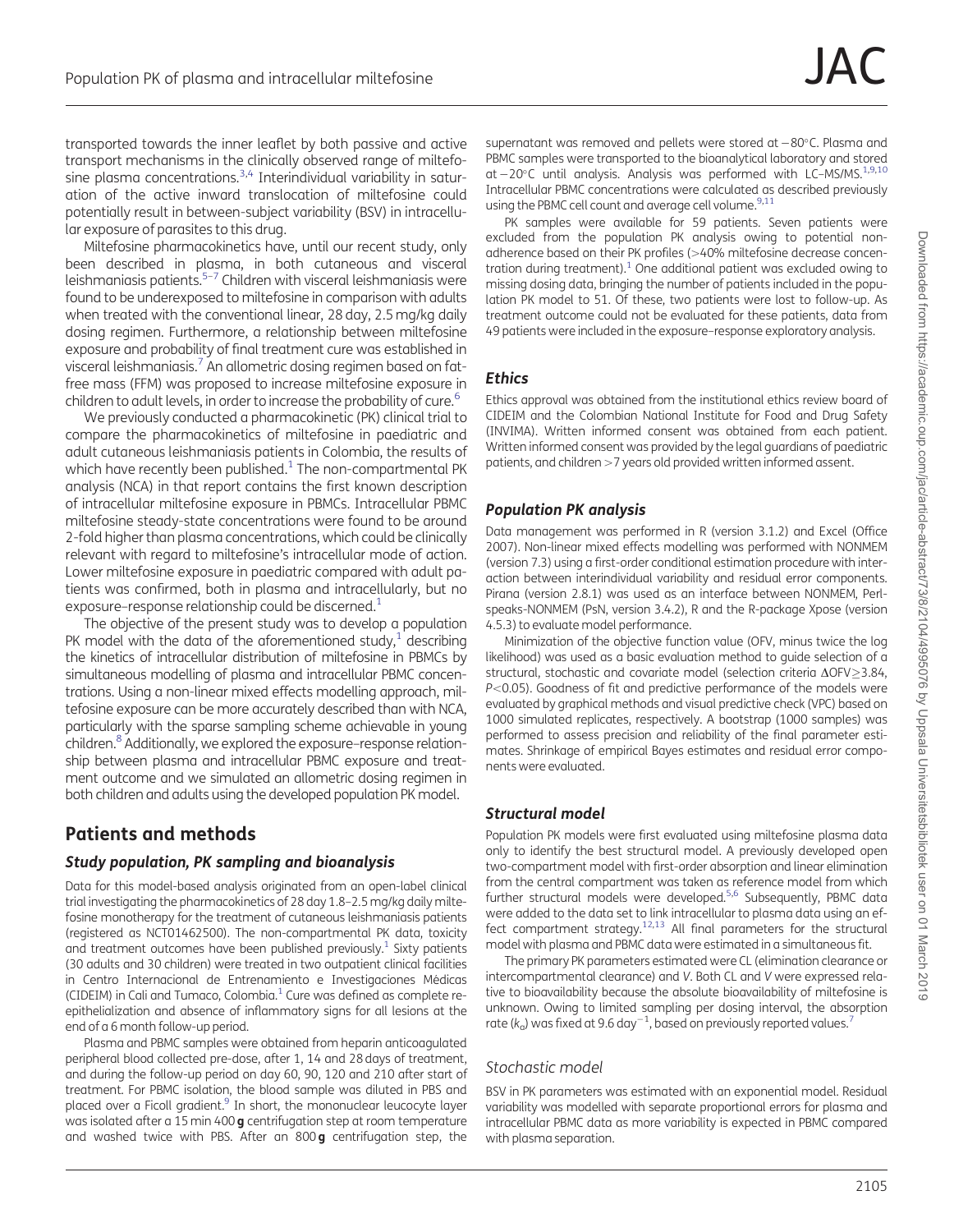### <span id="page-2-0"></span>Covariate model

Covariate selection was done using forward inclusion and backward elimination with the final structural PK model, with selection criteria of  $\Delta$ OFV > 3.84 (P<0.05) and  $\geq$  6.64 (P<0.01), respectively. Body weight and FFM were evaluated as covariates on V and CL. The population estimates for CL and V were scaled to a standard weight of 70 kg or FFM of 53 kg to make results comparable to previously published studies.[6,7](#page-7-0) An allometric power function was used with a power of 0.75 for CL and 1 for V (representing linear scaling), based on a previously published population PK model.<sup>6</sup>

FFM was initially calculated as described in Equation 1 where HT is height (m), WT is weight (kg), WHS $_{max}$  and WHS<sub>50</sub> are the maximal and half-maximal weight for height standard (kg/m<sup>2</sup>), respectively. WHS $_{\sf max}$  is 42.92 or 37.99 kg/m<sup>2</sup> and WHS<sub>50</sub> is 30.93 or 35.98 kg/m<sup>2</sup> for males and females, respectively.<sup>14</sup>

$$
FFM = WHS_{max} \cdot HT^2 \cdot \left(\frac{WT}{WHS_{50} \cdot HT^2 + WT}\right) \tag{1}
$$

Owing to the large proportion of paediatric patients in this study, an age maturation component in FFM calculation was introduced (Equations 2 and  $3$ ),<sup>[15](#page-7-0)</sup> estimating FFM with a sigmoid hyperbolic function asymptoting towards the predicted adult FFM described in Equation 1, with age and gender as additional covariates.

FFM (males) = 
$$
\left[0.88 + \left(\frac{1 - 0.88}{\left[1 + \left(\frac{AGE}{13.4}\right)^{-12.7}\right]}\right)\right] + \left[\frac{9270 \cdot WT}{6680 + \left(216 \cdot \frac{WT}{HT^{2}}\right)}\right] \tag{2}
$$
FFM (females) = 
$$
\left[1.11 + \left(\frac{1 - 1.11}{\left[1 + \left(\frac{AGE}{7.1}\right)^{-1.1}\right]}\right) + \left[\frac{9270 \cdot WT}{8780 + \left(244 \cdot \frac{WT}{HT^{2}}\right)}\right] \tag{3}
$$

#### Model-based exposure estimates and exploring exposure–response relationships

AUC model-based estimates were calculated for each individual included in the population PK model by integrating the area under the individual modelbased predicted miltefosine concentrations over time until day 28 of treatment (AUC<sub>D0–D28</sub>) and infinity (AUC<sub>0– $\infty$ </sub>), both in plasma (AUC<sub>PL</sub>) and intracellularly in PBMCs ( $AUC_{IC}$ ). Of the 51 patients included, Leishmania strains were isolated from 37 patients, of which 89% corresponded to Leishmania (Viannia) panamensis.  $IC_{50}$  values were not determined in this study population. The median ex vivo  $IC_{50}$  of 1.9 mg/L found in clinical strains isolated from 11 patients from the same endemic region as participants from the present study, infected with L.V. panamensis,<sup>[16](#page-7-0)</sup> was used to calculate the  $time > IC_{50}$  (total time the individual model-based predicted miltefosine concentration was above  $IC_{50}$ , in days) and  $AUC > IC_{50}$  (integration of area under individual model-based predicted concentration above IC $_{50}$ , in mg·day/L).

The exposure–response relationships based on model-based estimates were explored with a logistic regression analysis in R. The logistic regression analysis was performed on a binary outcome (0=failure,  $1 = \text{cure}$ ) as described in Equation 4 for AUC<sub>PL, D0–D28</sub> (in mg·day/L) as an example exposure variable.  $\lambda_i$  is the log odds of cure for the i<sup>th</sup> individual,  $\lambda_b$  represents the baseline log odds of cure and  $\theta_1$  describes the drug effect.

$$
\lambda_i = \lambda_b + \ \theta_1 \cdot (AUC_{PL, D0-D28, i}) \qquad \qquad (4)
$$

Subsequently,  $\lambda_i$  was converted to probability of cure for the i<sup>th</sup> individual ( $p_i$ , Equation 5).

$$
p_i = \frac{e^{\lambda_i}}{1 + e^{\lambda_i}}\tag{5}
$$

Additional independent covariates available (baseline lesion size, lesion duration before treatment, number of lesions, sex, ethnicity and age) were

evaluated as additional predictor variable next to the exposure variable, as described in Equation 6 with  $\theta_2$  describing the effect of the covariate (COV) on the log odds of cure for the i<sup>th</sup> individual.

$$
\lambda_i = \lambda_b + \theta_1 \cdot (AUC_{PL, DO-D28, i}) + \theta_2 \cdot (COV_i)
$$
 (6)

Previously determined individual susceptibility data of isolated strains<sup>[1](#page-7-0)</sup> based on the reduction of intracellular parasite burden at a concentration of  $16 \mu$ M miltefosine ex vivo, were also evaluated as covariate in addition to drug effect as described in Equation 6. For 13/49 patients included in the exposure–response exploratory analysis, susceptibility data were unavailable and thus the median value was imputed.

### Simulations of allometric dosing regimen

An allometric dose of miltefosine has previously been proposed for children with visceral leishmaniasis: a more optimal dosing schedule based on FFM, not linearly scaled but with a power exponent of 0.75, following allometric principles.<sup>6</sup> Drug exposure after allometric dosing was compared with conventional linear 2.5 mg/kg/day dosing. PK curves were simulated ( $n=1000$ ) for patients with similar anthropometric characteristics as the subjects in the original data set. The allometric dose was based on FFM as calculated with Equations 2 and 3.<sup>[15](#page-7-0)</sup> As an example, using these study participants' anthropometric characteristics, the allometric dose of subjects between 4 and 7 years old would lie between 2.8 and 3.2 mg/kg/day, as opposed to the standard 2.5 mg/kg dose. The 2.5 mg/kg/day dosing regimen and allometric dosing regimen were both rounded to the nearest 10 mg capsule, based on available formulations (10 or 50 mg).

### Results

#### Patient and sample inclusion in population PK model

Demographic characteristics of the 51 study participants included in the population PK analysis are described in Table [1.](#page-3-0) Intracellular PBMC miltefosine concentrations on day 90 and afterwards were excluded from PK analysis because miltefosine concentrations for  $>$ 80% of these samples were below the lower limit of quantification (<LLOQ). The drug concentration in one plasma sample was <LLOQ and was therefore excluded. Two PBMC and two plasma samples were excluded owing to the high absolute conditionally weighted residuals (CWRES>4). Finally, concentration data from 339 plasma and 194 PBMC samples were included in the population PK model.

#### Miltefosine population pharmacokinetics in plasma and intracellularly in PBMCs

Intracellular PBMC distribution appeared to be delayed, because the median intracellular-to-plasma ratio increased from 1.2, after the first day, to 2.9 after 28 days of treatment. Variability in observed intracellular PBMC concentrations was larger [relative standard deviation (RSD) 91%] compared with plasma concentrations (RSD 33%). This may partially be explained by higher variability in PBMC bioanalysis but might also be indicative of larger variability in miltefosine uptake between patients.

A three-compartment model significantly improved the fit  $(\Delta$ OFV  $-232)$  compared with the previously developed twocompartment model, $6,7$  as the latter overestimated concentrations on day 28 and 120. The model that best described the intracellular PBMC data was found to be miltefosine distribution to an intracellular PBMC effect compartment without mass transfer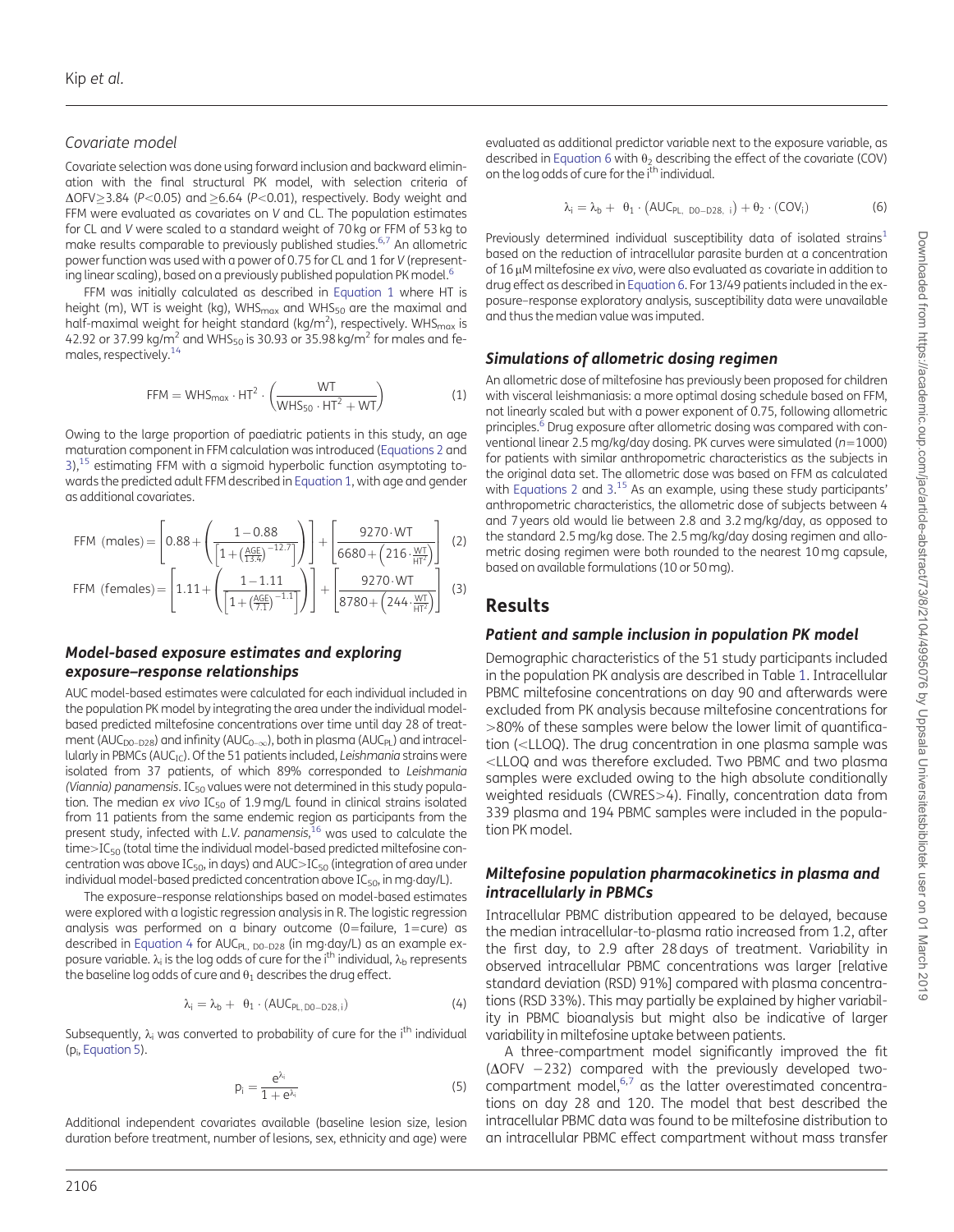| Parameter                             | Adults           | Children            | All              |
|---------------------------------------|------------------|---------------------|------------------|
| Total no. of patients                 | 22               | 29                  | 51               |
| Female patients, $n$ (%)              | 12(54.5)         | 12(41.4)            | 24(47.1)         |
| Ethnicity, $n$ (%)                    |                  |                     |                  |
| Afro-Colombian                        | 17(77.3)         | 21 (72.4)           | 38 (74.5)        |
| Mestizo                               | 5(22.7)          | 8(27.6)             | 13(25.5)         |
| Daily dose of miltefosine (mg/kg/day) | $2.1(1.4-2.8)$   | $2.3(2.0-2.5)$      | $2.2(1.4-2.8)$   |
| Age (years)                           | $34(21-51)$      | $8(2-12)$           | $19(2-51)$       |
| Body weight (kg)                      | 71.1 (50.4-102)  | 26.5 (12.6–45.9)    | 45.7 (12.6-102)  |
| Height (cm)                           | 165 (152-182)    | 126 (92-153)        | 143 (92-182)     |
| $FFM (kq)^d$                          | 48.3 (33.7-70.9) | $20.6(10.5 - 30.1)$ | 32.6 (10.5-70.9) |
| Patients with treatment               | 0(0)             | 5(17.2)             | 5(9.8)           |
| failure, n (%)                        |                  |                     |                  |
| Treatment centres,                    |                  |                     |                  |
| $n (\%)$                              |                  |                     |                  |
| Cali                                  | 8(36.4)          | 8(27.6)             | 16 (31.4)        |
| Tumaco                                | 14 (63.6)        | 21(72.4)            | 35(68.6)         |
|                                       |                  |                     |                  |

<span id="page-3-0"></span>Table 1. Demographics of patient population included in population PK model

All values are mean (range), unless indicated otherwise.

<sup>a</sup>As calculated in the final population PK model, including the maturation factor.

from the central compartment. This distribution was described by a steady-state intracellular-to-plasma ratio  $(R_{ICP})$  plus intracellular distribution rate constant between plasma and intracellular PBMC compartment ( $k_{P-IC}$ ) (Figure [1](#page-4-0), Equation 7, where  $A_{IC}$  represents the amount of drug in the intracellular PBMC compartment,  $A<sub>C</sub>$  the amount of drug in the central compartment and  $V_c$  the volume of distribution of the central compartment).

$$
\frac{dA_{IC}}{dt} = k_{P-IC} \cdot \left( R_{IC:P} \cdot \frac{A_c}{V_c} - A_{IC} \right) \tag{7}
$$

Final parameter estimates are presented in Table [2](#page-4-0). The  $R_{\text{IC-P}}$ was found to be 2.17 (95% CI 1.98-2.39), indicating an  $\sim$ 2-fold higher intracellular PBMC miltefosine concentration compared with plasma. The delayed distribution was described with the  $k_{P-IC}$ of  $1.23$  (95% CI 0.94-1.58) day<sup>-1</sup>. The mean of the individual estimates of  $R_{IC:P}$  and  $k_{P-IC}$  were comparable between adults and children ( $R_{IC:P}$  of 2.3 and 2.2, and  $k_{P-IC}$  of 1.2 and 1.3, respectively).

Allometric scaling of  $V_c$  and CL by FFM significantly improved the fit compared with scaling by total body weight ( $\Delta$ OFV  $-12$ ). Inclusion of the maturation component in FFM calculation improved the model significantly ( $\Delta$ OFV  $-7.5$ ). Other evaluated covariates did not improve the model.

Standard goodness-of-fit plots (Figures [S1](https://academic.oup.com/jac/article-lookup/doi/10.1093/jac/dky143#supplementary-data) and [S2](https://academic.oup.com/jac/article-lookup/doi/10.1093/jac/dky143#supplementary-data), available as [Supplementary data](https://academic.oup.com/jac/article-lookup/doi/10.1093/jac/dky143#supplementary-data) at JAC Online) indicated no obvious deviations, except for a slight overprediction of the highest plasma concentrations after inclusion of intracellular PBMC data in the final model. The VPC of the final population PK model showed good predictive performance of the model compared with the observations (Figure [2\)](#page-5-0).

Using the final population parameter estimates, the plasma elimination half-lives were calculated to be 3.5 days, 7.6 days

and a terminal elimination half-life of 51 days. Secondary PK parameters related to exposure were calculated from individual exposure estimates of the 51 patients in the final model (Table [3\)](#page-5-0). Plasma and intracellular PBMC exposure variables were significantly higher for adults compared with children.

#### Exploration of exposure–response relationships

Of the 49 patients included in the exposure–response analysis, 5 paediatric patients presented with treatment failure. Exploration of the contribution of individual exposure variables to treatment outcome indicated a significant influence of all exposure values (both plasma and intracellular PBMC exposure) on probability of cure, except time $> IC_{50}$  for intracellular PBMC miltefosine concentrations (Table [4](#page-6-0)). As an example, each 10 mg-day/L increase in AUC<sub>PL, D0-D28</sub> resulted in an increased OR for cure of 1.64 (95% CI 1.18-3.09,  $\lambda_B = -23.6$ ). Probability of failure (calculated with [Equations 4](#page-2-0) and [5\)](#page-2-0) increased from 0.06% to 22.6% for a decrease in AUC<sub>PL, D0–D28</sub> from the median value 623 mg·day/L to 500 mg·day/L. Based on this analysis, the AUC<sub>PL, D0-D28</sub> should exceed 535 mg $\cdot$ day/L to reach  $>$ 95% probability of cure. The AUC $_{\rm PL, \, DO-D28}$  of all adults in our analysis exceeded this potential PK target, but 12/28 children (43%) did not attain this value. Probability of clinical cure as a function of the AUC $_{PL, DO-D28}$  is depicted in Figure [3.](#page-6-0) The wide CIs reflect the small number of patients that failed treatment.

Baseline lesion size, number of lesions, time of lesion duration prior to treatment, age, gender and isolated strain susceptibility data were not significantly associated with log odds of cure in the multivariate analysis, on top of miltefosine exposure.

#### Allometric dosing simulation

AUC<sub>PL, D0-D28</sub> values following simulations of linear and allometric dosing regimens are provided in Table [5.](#page-6-0) Allometric dosing of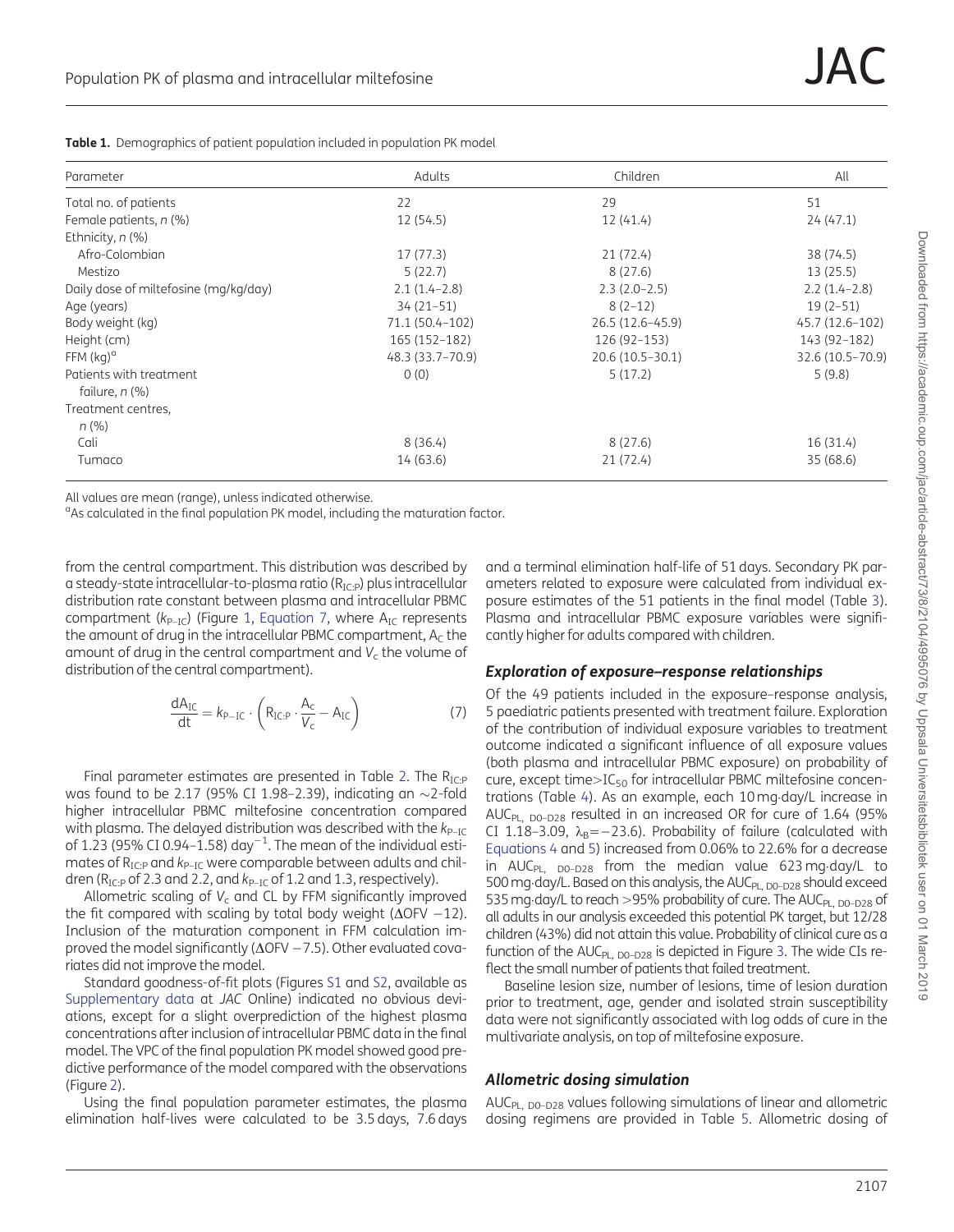<span id="page-4-0"></span>

Figure 1. Schematic representation of structural population PK model of miltefosine in cutaneous leishmaniasis patients. V<sub>2</sub> represents the central V.  $V_3$  and  $V_4$  represent the two peripheral compartments, and  $Q_{23}$  and  $Q_{24}$  their respective intercompartmental clearances. Intracellular represents the intracellular effect compartment within PBMCs. F, bioavailability.

Table 2. Parameter estimates of final population PK model

| Parameter                                                                                       | Population<br>estimate (%RSE) | 95% CI <sup>a</sup> | BSV (%RSE)  | 95% CI <sup>a</sup> | Shrinkage (%) |
|-------------------------------------------------------------------------------------------------|-------------------------------|---------------------|-------------|---------------------|---------------|
| $k_{\alpha}$ , day <sup>-1</sup>                                                                | 9.6 <sup>b</sup>              |                     | <b>NE</b>   |                     |               |
| Clearance (CL/F) <sup>a</sup> , L/day                                                           | 4.62(2.8)                     | 4.38-4.88           | 15.2(11.4)  | $11.7 - 18.5$       | 2.1           |
| Volume of central compartment $(V_2/F)^c$ , L                                                   | 28.5(3.3)                     | $26.7 - 30.3$       | 11.0(19.4)  | $6.1 - 14.7$        | 32.5          |
| Intercompartmental clearance, central volume<br>-peripheral compartment 1 $(Q_{23}/F)$ , L/day  | 0.42(17.8)                    | $0.29 - 0.59$       | <b>NE</b>   |                     |               |
| Volume peripheral compartment $1 (V3/F)$ , L                                                    | 3.85(12.9)                    | $2.97 - 4.93$       | <b>NE</b>   |                     |               |
| Intercompartmental clearance, central volume<br>-peripheral compartment 2 ( $Q_{24}$ /F), L/day | 0.0274(6.4)                   | 0.0241-0.0311       | <b>NE</b>   |                     |               |
| Volume of peripheral compartment 2 (V <sub>4</sub> /F), L                                       | 2.02(4.9)                     | $1.85 - 2.23$       | <b>NE</b>   |                     |               |
| Intracellular distribution rate constant ( $k_{P-IC}$ ), day <sup>-1</sup>                      | 1.23(13.5)                    | $0.94 - 1.58$       | 45.0 (31.6) | $1.7 - 65.3$        | 27.3          |
| Intracellular-to-plasma ratio ( $R_{IC-p}$ )                                                    | 2.17(4.9)                     | 1.98-2.39           | 28.6 (15.1) | 19.8-36.6           | 11.2          |
| Proportional residual error plasma (%)                                                          | 16.3(6.3)                     | $14.4 - 18.4$       |             |                     | 9.8           |
| Proportional residual error intracellular (%)                                                   | 29.3(6.2)                     | 25.8-32.9           |             |                     | 17.7          |

NE, not estimated.

<sup>9</sup>95% CIs were calculated by the percentile method from bootstrap ( $n = 1000$ ).<br><sup>b</sup>Due to absence of sampling in the absorption phase, this was fixed to a previo

<sup>b</sup>Due to absence of sampling in the absorption phase, this was fixed to a previously established value of 9.6.

c Estimates are provided for patients with an FFM of 53 kg.

miltefosine resulted in similar exposure levels between children and adults in this patient cohort. Simulating allometric dosing, the fraction of children not attaining the proposed  $AUC_{PI}$ ,  $D0-D28$ threshold of 535 mg-day/L was an order of magnitude lower at 1.8%, compared with 18.3% after simulating the linear dose.

### **Discussion**

We report a compartmental population PK model characterizing the pharmacokinetics of miltefosine in plasma and PBMCs and, based on this model, describe the population pharmacokinetics of miltefosine in adults and children with cutaneous leishmaniasis.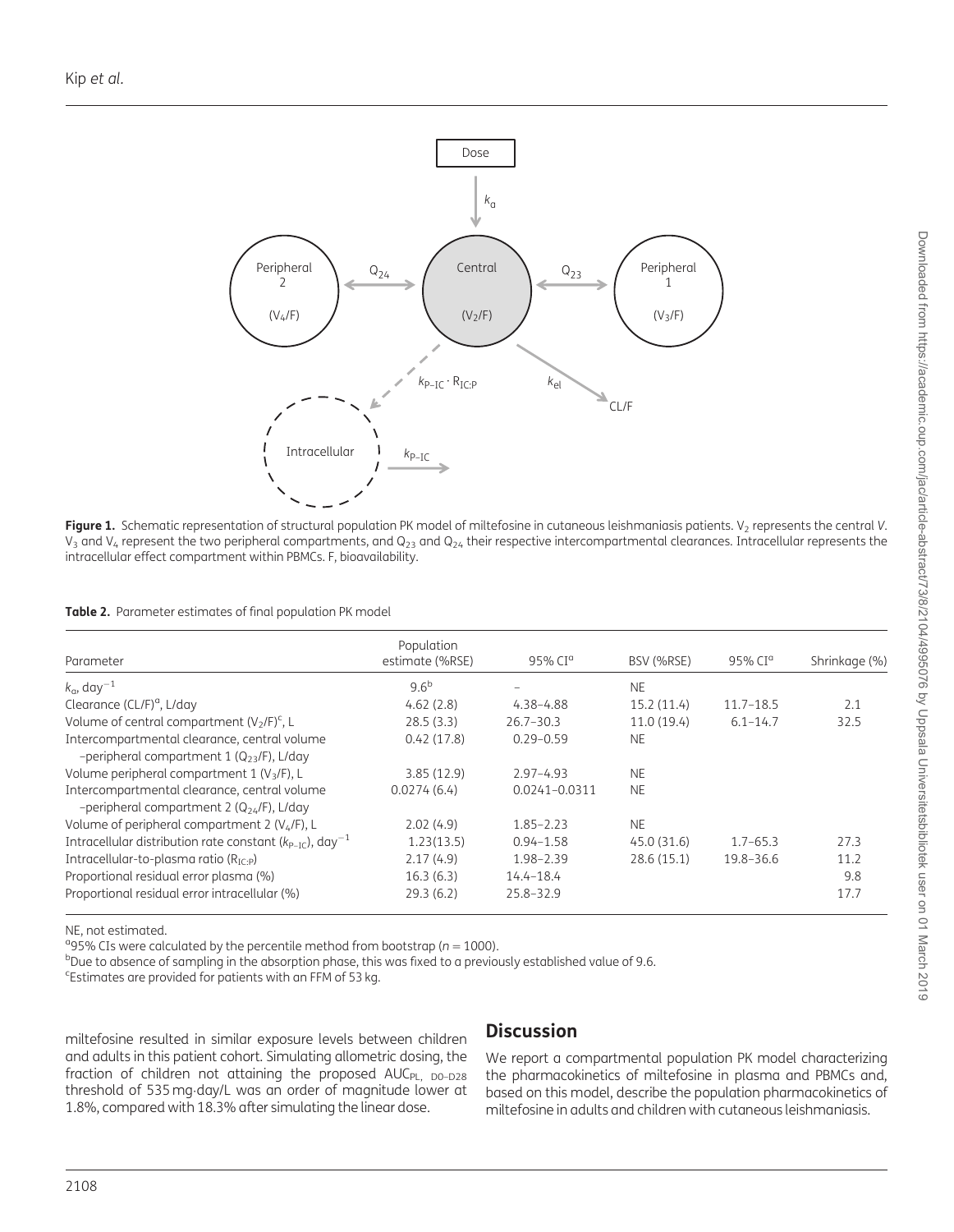<span id="page-5-0"></span>

Figure 2. VPC of the final population PK model for plasma miltefosine concentrations (left) and intracellular PBMC miltefosine concentrations (right). Open circles represent individual observations and solid/dashed lines show the median and 5<sup>th</sup>/95<sup>th</sup> percentiles of the observed data. Dark/light-grey shadings indicate 95% CIs of predicted median and  $5<sup>th</sup>/95<sup>th</sup>$  percentiles.

Table 3. Secondary PK parameters calculated from individual exposure estimates of 51 patients included in the final population PK model

| Parameter                                                  | Adults<br>(mean+SD) | Children<br>$(mean+SD)$ | P value <sup>a</sup> |
|------------------------------------------------------------|---------------------|-------------------------|----------------------|
| $C_{\text{max, PL}}$ (mg/L)                                | $34.1 + 6.8$        | $22.5 + 3.8$            | 4.162e $-08^b$       |
| $C_{\text{max. IC}}$ (mg/L)                                | 79.9+22.2           | $47.8 + 17.3$           | $1.559e - 07c$       |
| $AUC_{PL, DO-D28}$ (mg·day/L)                              | 789+102             | $545 + 64$              | $2.114e-11^{b}$      |
| $AUC_{IC, D0-D28}$ (mg·day/L)                              | 1707+374            | 1169+379                | $4.815e - 06c$       |
| $AUC_{PL, 0-\infty}$ (mg·day/L)                            | 1056+164            | $688 + 94$              | $1.205e - 10^{b}$    |
| AUC <sub>IC, <math>0-\infty</math></sub> (mg·day/L)        | $2405 + 635$        | 1533+517                | 4.099e $-07c$        |
| $AUC > IC_{50, PL, 0-\infty}$ (mg·day/L)                   | $934 + 154$         | $577 + 89$              | 5.725e $-11^{\rm b}$ |
| AUC>IC <sub>50, IC, 0-<math>\infty</math></sub> (mg·day/L) | 2259+620            | 1398+506                | $3.129e - 07c$       |
| Time>IC <sub>50, PL, 0-<math>\infty</math></sub> (days)    | $51 + 5$            | $44 + 3$                | $1.011e - 07c$       |
| Time>IC <sub>50, IC, 0-<math>\infty</math></sub> (days)    | $61 + 7$            | $54 + 6$                | $2.597e - 04d$       |

 $C<sub>max</sub>$ , miltefosine concentration on the last treatment day.

 $\degree$ Bold text indicates  $P < 0.001$ .

 $b$ Welch two-sample  $t$ -test.

Wilcoxon rank sum test.

<sup>d</sup>Two-sample t-test.

The observed plasma and intracellular PBMC miltefosine concentrations were well described and predicted by the population PK model. PK parameter estimates of the final model were in line with values previously reported.<sup>[5](#page-7-0)-[7](#page-7-0)</sup> The  $V_c$  was smaller than previously documented (28.5 L versus 38.5–40.1 L), due to the

inclusion of a second peripheral compartment.<sup>5-7</sup> The two peripheral compartments were required to accurately describe the observed multiphasic elimination phase. Triphasic elimination has never been observed previously for miltefosine<sup>5</sup> and was possibly influenced by denser sampling in the first 3 months after treatment in the current study.

Implementation of  $k_{P-IC}$  was required to characterize the delay in intracellular PBMC miltefosine distribution. In Caco-2 cells, only 6.8% of miltefosine was transported across cells after a 3 h incubation, whereas 57% accumulated in the membranes, from which intracellular release was slow (5% in 24 $h$ ).<sup>[3](#page-7-0)</sup> Inward translocation of miltefosine within the cellular membrane was found in vitro to be partially dependent on active saturable transport.<sup>3,[4](#page-7-0)</sup> These sequential processes could hypothetically explain the delayed intracellular PBMC miltefosine distribution, potentially leading to variability in the extent of intracellular PBMC distribution amongst patients. Redistribution of miltefosine during washing of the cells upon harvesting is not expected to have affected the intracellular concentrations, because all washing steps were short, under cold conditions, whereas miltefosine's lipophilicity probably favours the cell membrane.

Compared with the previously reported model-based AUC $_{\rm PL, \; DO-D28}$  estimate of  ${\sim}500$  mg·day/L for Indian paediatric visceral leishmaniasis patients, $^6$  the AUC<sub>PL, D0-D28</sub> estimate for paediatric patients in this study was 9% higher (545 mg-day/L). As this is a relatively small difference, large variations between these two patient populations in PK characteristics such as metabolism and distribution of miltefosine are not expected, although these could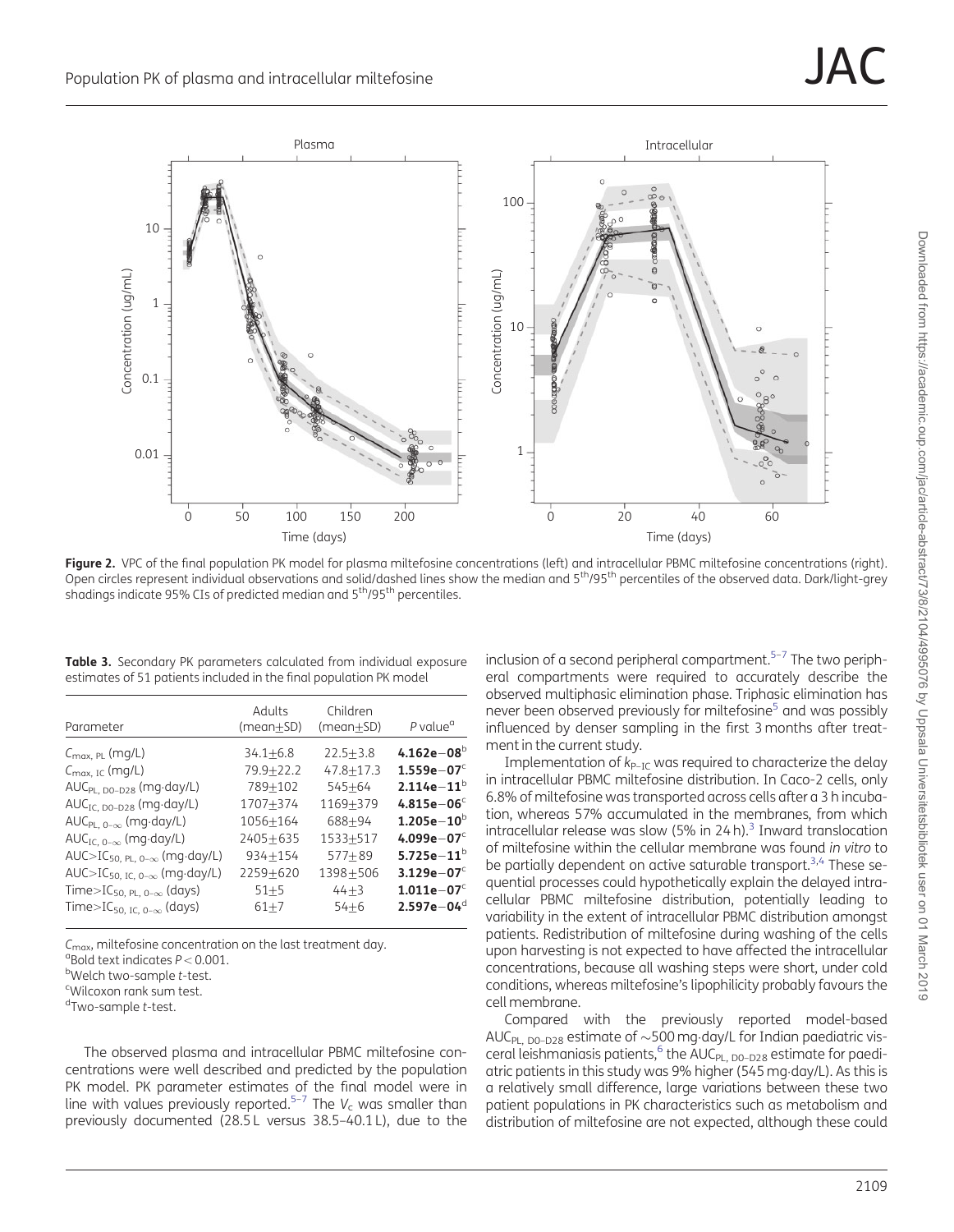| OR   | 95% CI        | Likelihood ratio<br>significance |
|------|---------------|----------------------------------|
| 1.46 | $1.12 - 2.18$ | P < 0.01                         |
| 1.06 | $1.00 - 1.14$ | P < 0.05                         |
| 1.64 | $1.18 - 3.09$ | P < 0.001                        |
| 1.04 | $1.01 - 1.09$ | P < 0.05                         |
| 1.32 | $1.09 - 1.93$ | P < 0.001                        |
| 1.03 | $1.01 - 1.08$ | P < 0.01                         |
| 1.41 | $1.11 - 2.21$ | P < 0.001                        |
| 1.03 | $1.01 - 1.08$ | P < 0.01                         |
| 1.34 | $1.03 - 1.93$ | P < 0.05                         |
| 1.12 | $0.96 - 1.36$ | Nς                               |
|      |               |                                  |

<span id="page-6-0"></span>Table 4. Logistic regression analysis of exposure variables affecting the probability of clinical cure after miltefosine monotherapy in cutaneous leishmaniasis patients

NS, not significant.



Figure 3. Probability of clinical cure by miltefosine monotherapy as a function of the plasma AUC up to the end of treatment (AUC<sub>PL, DO-D28</sub>). The thick line represents the predicted probability of cure for the patients in this study with the logistic model, and the dotted lines indicate the 95% CI. The histograms represent the observations and indicate the number of patients (frequency) in the corresponding AUC<sub>PL, DO-D28</sub> intervals that are either cured (top of graph) or fail (bottom of graph) after miltefosine monotherapy.

have been anticipated due to differences in clinical presentation (e.g. altered liver physiology in visceral but not cutaneous leishmaniasis).

Although the clinical PK trial from which the current data originated was not powered to evaluate efficacy, our results might provide a potential miltefosine exposure target in treatment of cutaneous leishmaniasis. In contrast to the previous multivariate analysis using NCA PK estimates, $<sup>1</sup>$  population PK model-based esti-</sup> mates of plasma and intracellular PBMC miltefosine exposure were significantly associated with probability of cure. Differences in results between these methodologies could be caused by this trial's restricted sampling scheme designed to comply with ethical

Table 5. Exposure to miltefosine as AUC<sub>PL, D0-D28</sub>, simulated for Colombian cutaneous leishmaniasis patients with the final population PK model after linear and allometric dosing, for both adults and children

| Age category                              | $AUC_{PL, DO-D28}$<br>mg-day/L,<br>mean (95% CI) | Percentage of<br>population<br>below the 95%<br>probability of<br>cure exposure<br>threshold <sup>a</sup> |
|-------------------------------------------|--------------------------------------------------|-----------------------------------------------------------------------------------------------------------|
| Linear dosing                             |                                                  |                                                                                                           |
| Children $(<$ 12 years)                   | 629 (437-858)                                    | 18.3                                                                                                      |
| Adults $(>18$ years)<br>Allometric dosing | 751 (529-1013)                                   | 7.8                                                                                                       |
| Children $(<$ 12 years)                   | 708 (545-903)                                    | 1.8                                                                                                       |
| Adults $($ >18 years)                     | 693 (521-883)                                    | 3.5                                                                                                       |

<sup>a</sup>535 mg·day/L AUC<sub>PL, D0-D28</sub>.

requirements of sampling in children. The NCA PK estimates from the previous analysis therefore underestimate the AUC<sub>PL, D0-D28</sub> (e.g. for children, 456<u>+</u>100 mg·day/L compared with the 545 $\pm$ 64 mg·day/L model-based estimate). Differences in results between these methodologies could not be explained by exclusion of the eight potentially non-adherent patients in the population PK model, as the NCA exposure–response relation remained not significant when excluding these patients (data not shown).

In this study, both plasma and intracellular PBMC miltefosine exposure were significantly related to probability of cure, which can be expected as plasma and intracellular PBMC concentrations are highly correlated. In future clinical studies, intracellular PBMC exposure could potentially be predicted from plasma PK using the here-developed population PK model. It might be valuable to relate intracellular PK to individual  $IC_{50}$  (or  $IC_{90}$ ) values from clinical parasite strains to calculate individual time $>$ IC<sub>50</sub> and AUC $>$ IC<sub>50</sub> exposure variables. Exploration of these intracellular PBMC PK/pharmacodynamic (PD) relationships could aid in understanding the contribution of Leishmania drug susceptibility to individual therapeutic outcome.

Ex vivo  $IC_{50}$  values of previously isolated clinical strains of L.V. panamensis varied widely with a median (range) of 1.9 (0.53–13) mg/L.<sup>16</sup> The median 1.9 mg/L IC<sub>50</sub> value used in the current analysis provides a first approximation (to our knowledge) that can be evaluated and adjusted based on future drug susceptibility studies. In a sensitivity analysis increasing  $IC_{50}$  values up to 13 mg/L, there were no profound differences in the PK/PD relationship, except that time>IC<sub>50.IC, 0- $\infty$ </sub> was a significant predictor of cure above a certain level (data not shown). We aimed to capture the variability in susceptibility by including individual miltefosine susceptibility scores (% parasite load reduction after ex vivo exposure to  $16 \mu$ M)<sup>16</sup> as a covariate effect on probability of cure in addition to drug exposure. No significant effect was identified, possibly due to the small sample size and unavailable susceptibility data for Leishmania strains that were not isolated from two out of five patients who failed treatment. Drug susceptibility values are influ-enced by a multitude of factors, including type of host cell.<sup>[17](#page-7-0)</sup> It